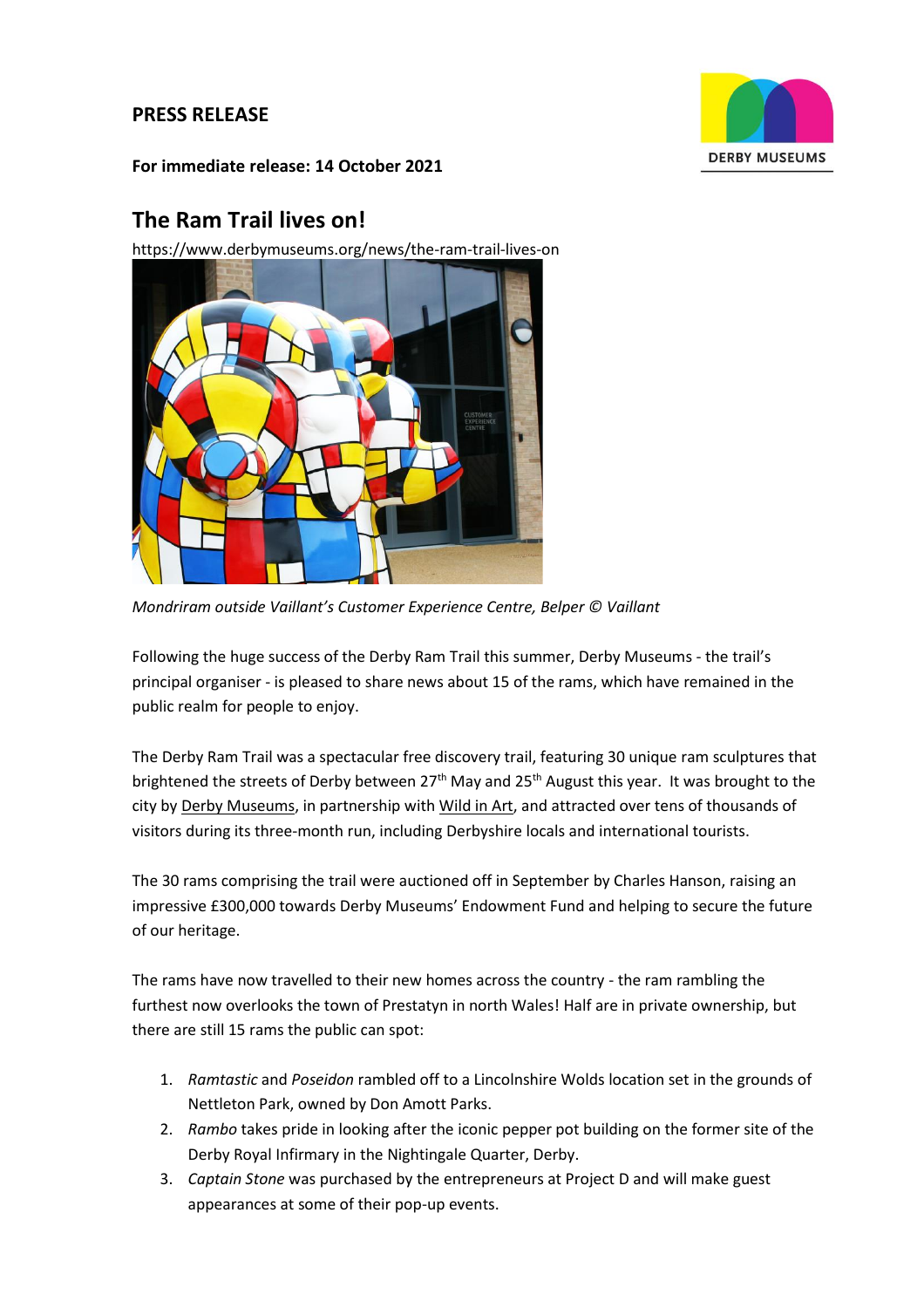

- 4. *Secret R.A.M.* and *Random Access Memory* welcome visitors to Tioga Limited, helping showcase their expertise in Electronics Assembly at their Head Office on Mansfield Road, Derby.
- 5. *Ramble* sits on proud display at Custom Paintworks Derby and was bought in memory of Robin Morley who used to ramble in the Peak District with his son Scott Morley, the owner of the company.
- 6. *For Those About to Rock* warmly welcomes visitors to Brand Outlet on Ascot Drive in Derby, and we are told is already a hit with their visitors.
- 7. *Pride in Derby* has nestled into its new home at Derby City Council on Corporation Street and proudly shares its space with a sheepdog!
- 8. *Play* is residing at Cosy HQ, the play factory in Fauld near Tutbury and will playfully come out on tour with Cosy Direct in support of their work with Derby Kids Camp.
- 9. *Mondriram*, sits proudly outside Vaillant Group's Customer Experience Centre in Belper, Derbyshire. Vaillant was really happy to win the ram and use it to welcome visitors and staff to their award-winning manufacturing plant.
- 10. *Nurse Nightingale* sits proudly inside the main reception at the Royal Derby Hospital, continuing to support their work connecting art and wellbeing.
- 11. *Ram Gogh – Starry Night over the Dales* and *Herding Together to RAMp up Quality* take up a temporary position at the Needles Pub in Alvaston, Derby before they move into a new pub garden area next year to welcome families and visitors alike.
- 12. Keener eyed ram spotters might also see *Derby Industries* outside Motus Commercials when driving past their office in Mackworth.

The legacy of the trail continues, and Derby Museums is pleased to extend this by further developing the Derby Ram Trail app with local company, [Bloc Digital.](https://bloc-digital.com/) The company has freely donated its expertise and time to design, develop and produce the app, which is available to download for free on mobile devices.

Although the trail has finished, by the end of October when the app has been updated, visitors will still be able to navigate it using the app to locate 3D virtual images of the rams in their original positions.

# **Bloc Digital Director, Keith Cox, said:**

*"We are delighted to keep the creativity and community spirit of the Derby Ram Trail alive by harnessing digital and immersive technology in this legacy app. Visitors can continue to experience that sense of quest as they explore the city and interact with the virtual rams along the way. The app also brings the trail close to home – once the rams have been unlocked, visitors can take these Augmented Reality sculptures home to place in their own rooms or gardens."*

# **Tony Butler, Executive Director of Derby Museums, said:**

*"It is a fantastic to hear that 15 of the rams will stay on public display as a legacy to the project and we are thrilled that Ram Trail sponsor, Bloc Digital, have continued their support with the development of the app, enabling visitors to continue to enjoy a virtual version of the trail.*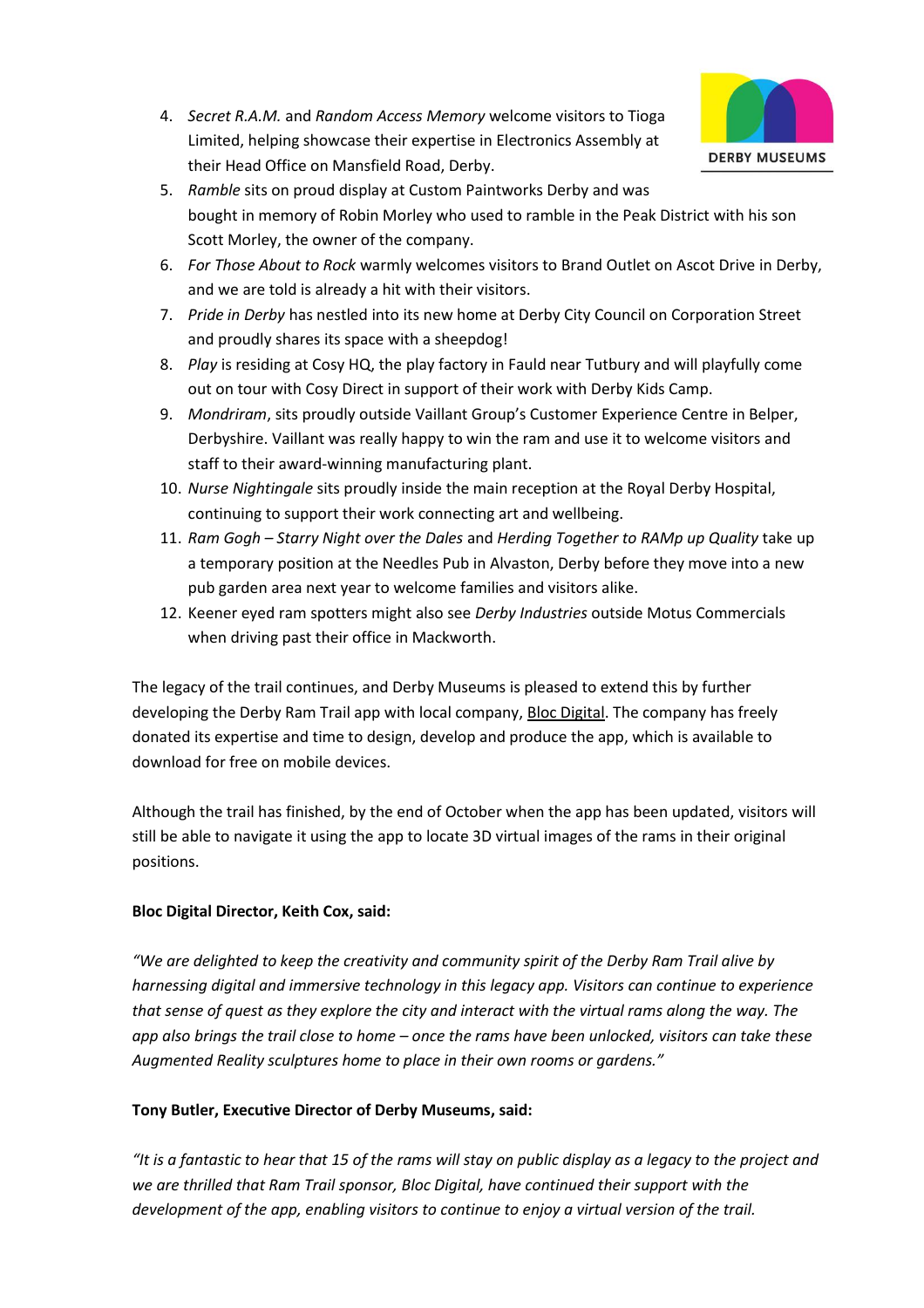

*We would like to thank all of our sponsors, artists and visitors for their commitment to making the trail such a fantastic success after such a difficult time during the pandemic, and for everyone who supported us so generously, helping to raise an incredible sum for Derby Museums' Endowment Fund."*

*-Ends-*

For more information contact Vicky Washingto[n vicky@derbymuseums.org](mailto:vicky@derbymuseums.org)

#### **Notes to editors**

# **[Derby Ram Trail](https://www.derbyramtrail.org/)**

The Derby Ram Trail a spectacular free art sculpture trail which will was in Derby from Thursday 27<sup>th</sup> May – Wednesday 25<sup>th</sup> August 2021. The ram sculpture is based on the mythical Derby Ram from the 18th Century song, which according to legend was ten yards high with enormous horns and a huge flowing fleece. The story tells how people from all over came to see the huge Derby Ram.,

The Derby Ram Trail was brought to you by Derby Museums, together with Wild in Art and Presenting Partner Cathedral Quarter Business Improvement District (BID). Wild in Art is a leading producer of creative events that transform places into free, family-friendly outdoor art galleries.

The Derby Ram Trail raised over £150,000 for Derby Museums, doubled with match funding from the National Lottery Heritage Fund to over £300,000 helping to secure the future of our free museums for everyone to enjoy.

The trail was supported by Headline Partners Bloc Digital, Derby and Burton Hospitals Charity, Rolls-Royce, St Peters Quarter BID and generously sponsored by Bloc Creative, Essential Print Services, Middlebook Transport Limited, Central Health, Compendium Living, Cosy, Derbion, Derby City Council, Derby County Football Club, Derby Telegraph, East Midlands Railway, Generation Next, Hansons Auctioneers, Marketing Derby, Pektron, SENAD Group, Smith Partnership, Stancliffe Hall, The Flowerpot, Timms Solicitors, Treetops Hospice Care, University of Derby, Vaillant, Van Elle and Wathall's.

#### **Wild in Art**

Wild in Art is the leading producer of spectacular public art events that entertain, enrich, inform and leave a lasting legacy. It brings together businesses and creative sectors with schools and local communities through the creation of uniquely painted sculptures.

Since 2008 Wild in Art has animated cities across the world including Manchester, Sydney, Auckland, Cape Town and São Paulo, and created trails for the London 2012 Olympics, the 2014 Commonwealth Games in Glasgow, Historic Royal Palaces and Penguin Random House.

Wild in Art events have:

- Enabled over £15m to be raised for charitable causes
- Injected £2.4m into local creative communities
- Engaged over 850,000 young people in learning programmes
- Helped millions of people of all ages to experience art in non-traditional settings

#### [wildinart.co.uk](https://www.wildinart.co.uk/)